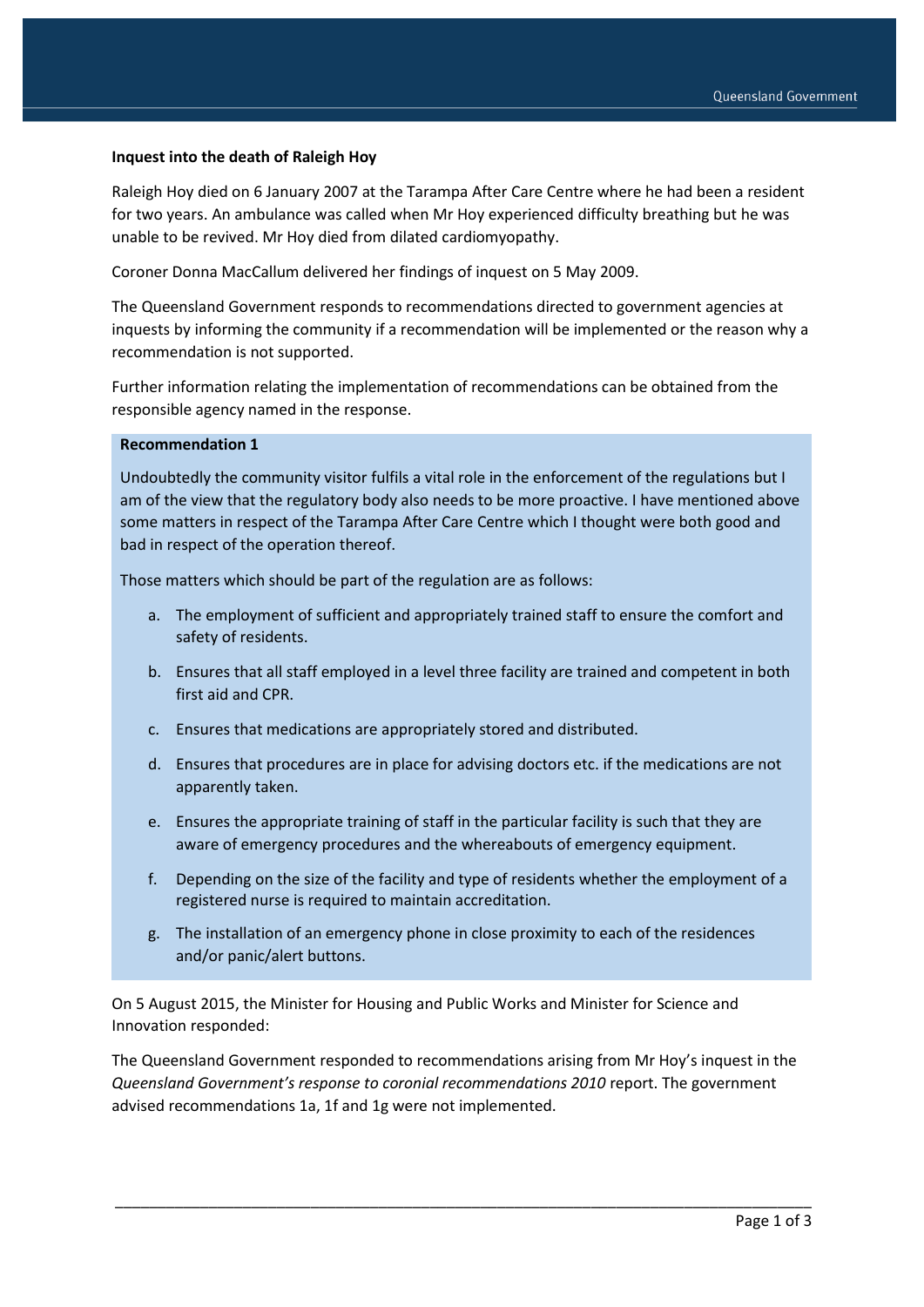Recommendation 1a, to employ sufficient and appropriately trained staff to ensure the comfort and safety of residents, was not implemented because mandating a universal minimum staff to resident ratio for the sector is likely to have an adverse impact on industry viability due to high wage costs. It is also difficult to have a universal minimum staff ratio for the sector given the wide range of support and care needs of residents. However, the accreditation process was amended to mandate a minimum staffing level in level three services so that there should be at least one staff member available on site at all times or available to attend the site within 15 minutes.

Recommendation 1f, to employ a registered nurse to maintain accreditation, was not implemented because the residents of a level three facility are not categorised as having high care needs and therefore specialist high care nursing facilities do not receive funding. The requirement for level three facilities to employ a registered nurse could therefore have a significant financial impact and potentially see the closure of level thee residential services in Queensland, affecting approximately 1577 residents.

Recommendation 1g, to install an emergency phone in close proximity to each of the residences and/or panic/alert buttons, was not implemented because such action would require a change to Queensland Development Code MP5.7, which currently requires service providers to provide a landline telephone for residents to ring emergency services in the event of an emergency. The cost to service providers to install and maintain an emergency phone in close proximity to each of the residences and/or panic/alert buttons has not been modelled; however, it would be reasonable to expect that costs would significantly increase as compared to the current cost of maintaining a single landline. Level three services are not specialist high care nursing facilities that receive funding and residents are generally not frail or ill.

# **Recommendation 1b: all staff employed in a level three facility are trained and competent in both first aid and CPR**.

Response and action: the recommendation is agreed in part and implementation is complete.

Responsible agency: Department of Housing and Public Works.

Adjustments to departmental practices have occurred to ensure that personal care staff are trained in first aid and CPR. It is not seen as appropriate or necessary to provide CPR or first aid training to administrative or domestic/cleaning staff who have no direct personal care duties.

### **Recommendation 1c: medications are appropriately stored and distributed.**

Response and action: the recommendation is implemented.

Responsible agency: Department of Housing and Public Works.

Existing accreditation processes require that medication is stored appropriately. The distribution of medication, and instances where medication is refused, are currently required to be recorded in the resident's medication record.

A *Medication management guideline* was developed for consultation within the sector to further enhance the requirements for service providers around medication management. The intention of the guideline is for the process of medication management to be more comprehensive. For example, under the guideline a service provider will be required to inform the resident's doctor if the resident has refused to take their medication and ensure this medication is returned to the pharmacy which dispensed the medication on behalf of the doctor. Under the guideline staff

\_\_\_\_\_\_\_\_\_\_\_\_\_\_\_\_\_\_\_\_\_\_\_\_\_\_\_\_\_\_\_\_\_\_\_\_\_\_\_\_\_\_\_\_\_\_\_\_\_\_\_\_\_\_\_\_\_\_\_\_\_\_\_\_\_\_\_\_\_\_\_\_\_\_\_\_\_\_\_\_\_\_